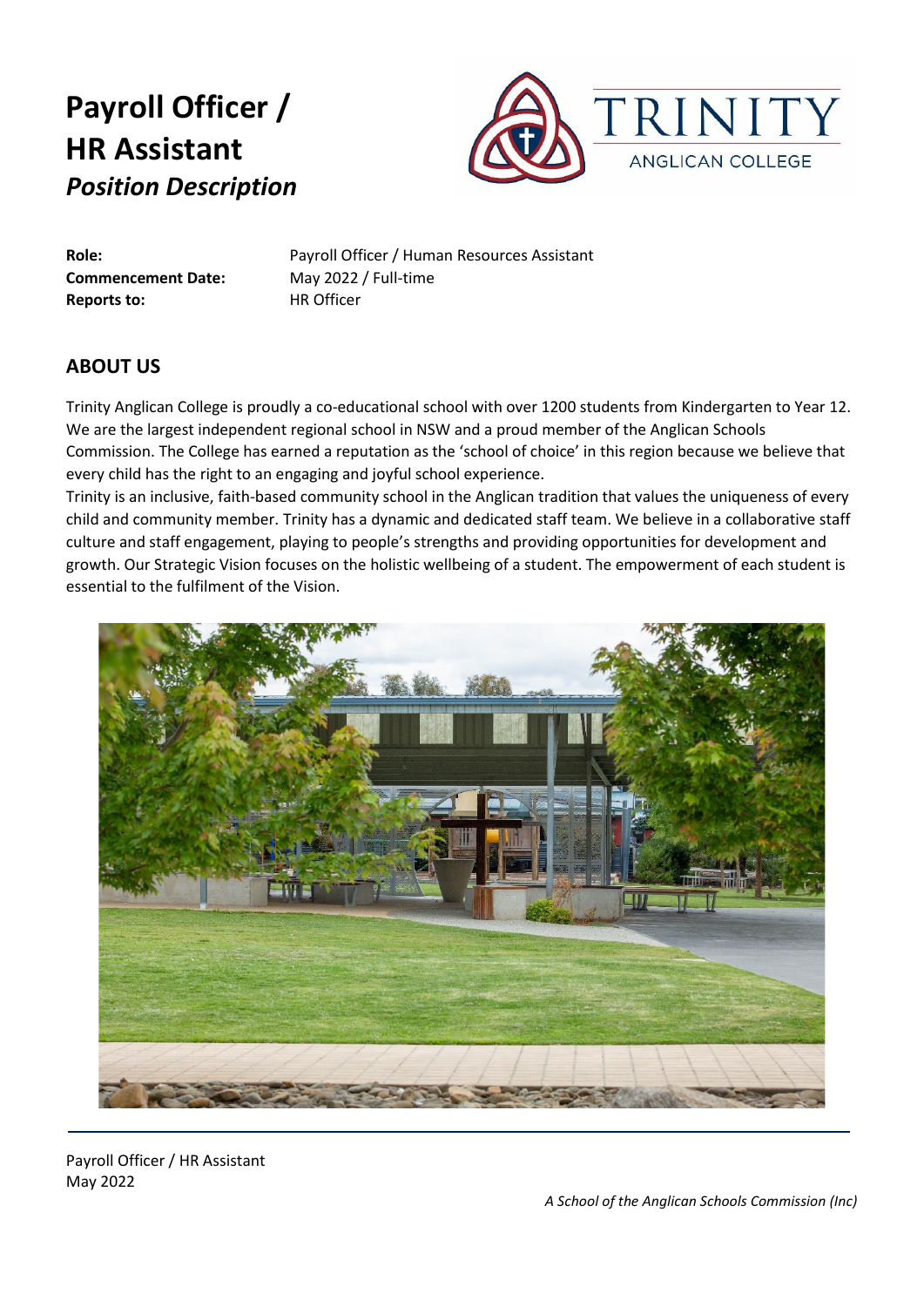

## **THE ROLE**

The Payroll/HR Assistant will be responsible for the Trinity payroll and support Human Resource functions. Reporting directly to the HR Officer and working closely with the Anglican Schools Commission and responsible to the Principal. The position involves collaborative working relationship with the Executive team and other Finance Office staff, as well as liaison with other staff, both teaching and non-teaching, of the College

The Payroll Officer/HR Assistant will provide advice to the Principal and HR Officer on payroll matters and to maintain accuracy and integrity of payroll system data

Our ideal candidate will have excellent interpersonal skills, be analytical, dynamic, and proactive in the continuous improvement of workflows, processes, efficiencies, and payroll experience.

### **RESPONSIBILITIES AND DUTIES**

### **Payroll**

- Act as the point of contact for School staff for payroll matters
- Undertake all administrative duties for all payroll processes
- Complete the end to end preparation and processing of the College payroll for teaching and nonteaching staff on a monthly basis, ensuring all employees are paid accurately in accordance with the contracts, Enterprise Agreement and relevant legislation.
- Process, monitoring, and reconciling paid maternity leave and government paid parental leave.
- Calculate annual leave and long service leave accruals and entitlements.
- Calculate termination payments.
- Process increases and calculation of back pays, as required.
- Ensure PAYG tax and expense salary packaging are paid by the due date each month.
- Manage, investigating, and responding to payroll queries in a timely manner and providing guidance on the legislation, income taxes, employee benefits and other related entitlements.
- Supporting the development of payroll initiatives and systems
- Ensure all changes relating to pays, that are properly authorised, are processed in a timely manner.
- Ensure PAYG tax and expense salary packaging are paid by the due date each fortnight.
- Manage, investigating, and responding to payroll queries in a timely manner and providing guidance on the legislation, income taxes, employee benefits and other related entitlements.
- Interpretate and applicate the Enterprise Agreement, and employment contracts.
- Liaise with Superannuation funds and members, as required.
- Ongoing maintenance of payroll system and records. Archiving of old records.
- Assist the Business Manager with staff budget preparation and monitoring the actual to budget staff salaries.
- Update and maintain payroll procedures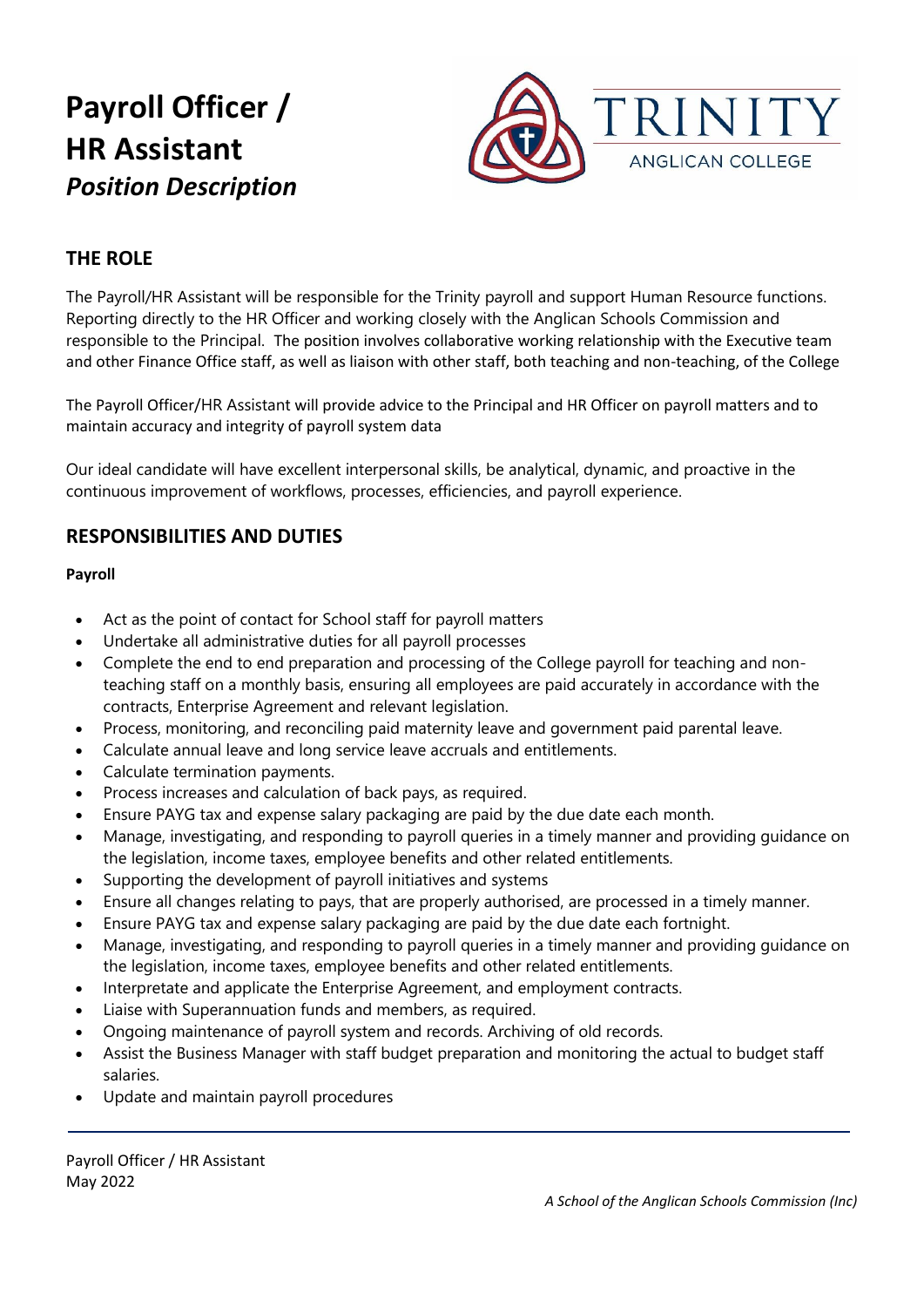

#### **Human Resources**

This position will assist the HR Officer further develop a range of HR systems and procedures in the College. Responsibilities will include but not limited to:

- Support the administrative function in the HR space/department
	- Assistance in with various administrative tasks, if required, i.e.
		- interview bookings
		- preparation of appointment letters
		- contracts and variations
		- employment packs
- Maintain employee files in accordance with privacy legislation and College policy
- Archive staff records in accordance with privacy legislation and College policy

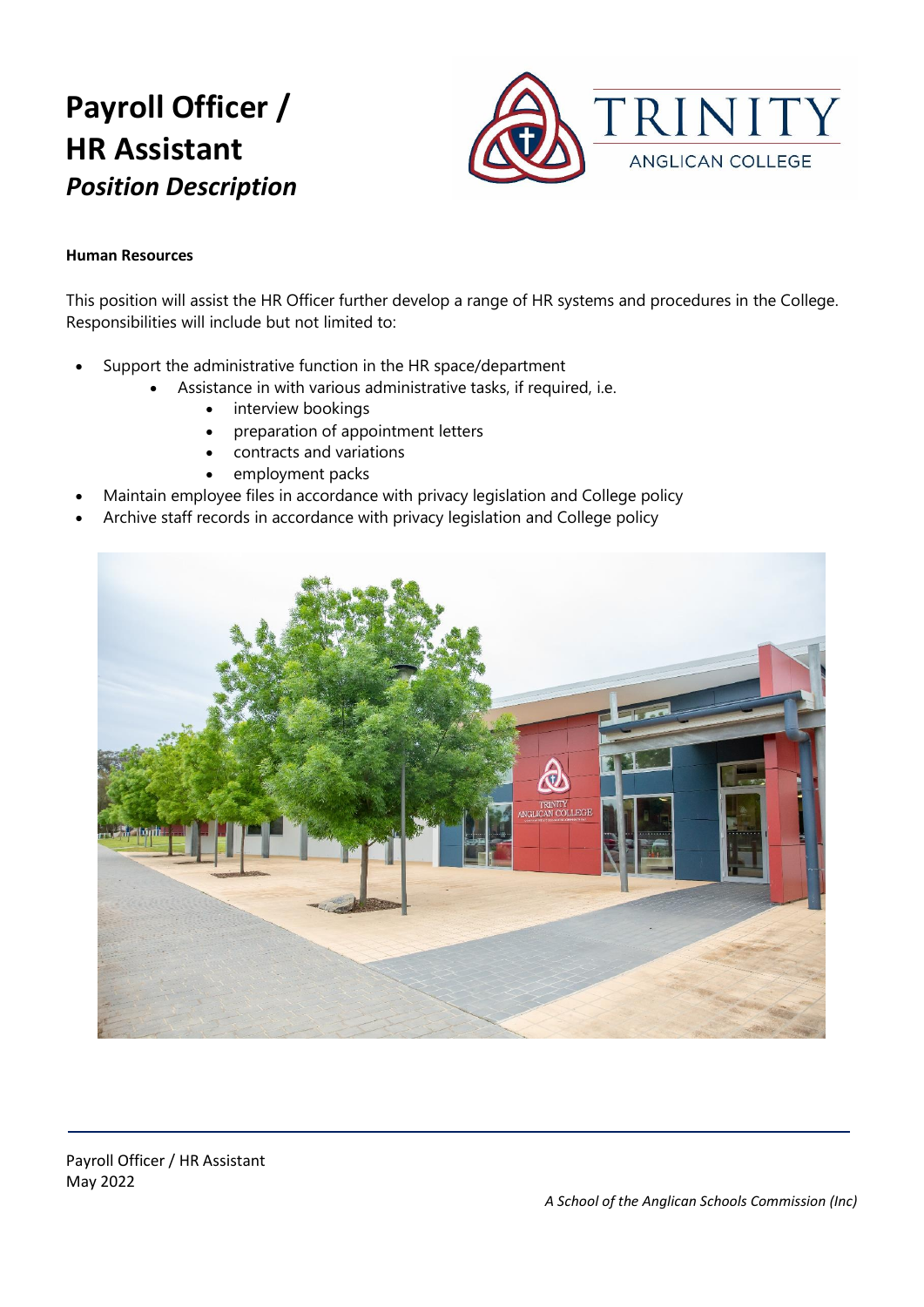

## **Preferred applicant will hold the following qualifications, skills and experiences**

- Relevant tertiary qualifications, or a combination of qualifications and relevant experience.
- Proven experience in end to end payroll processing (preferably in education industry)
- Experience in interpreting awards and enterprise agreements
- Ability to meet regular deadlines
- Strong database knowledge including excellent Excel skills
- Excellent planning and organisational skills
- Good communication and interpersonal skills
- Attention to detail and accuracy in record keeping
- With personal responsibility and through collaboration and teamwork, be able to successfully navigate and manage change
- Be able to use your personal and problem-solving skills to manage and work collaboratively through conflict, to resolution
- Have demonstrated organisational and time management skills together with resourcefulness and initiative to manage multiple priorities.
- Possess advanced computer skills in Microsoft Excel and payroll software.
- Have excellent attention to accuracy and fine detail.
- The ability and commitment to:
	- work in a team environment
		- enhance existing knowledge and skills
		- readily embrace and implement new technology where appropriate
		- work under pressure and manage deadlines
- Experience using iChris or Synergetic highly desirable but not essential
- Must be supportive of the Christian ethos of the College
- Current Working with Children Check or willing to obtain one





Payroll Officer / HR Assistant May 2022